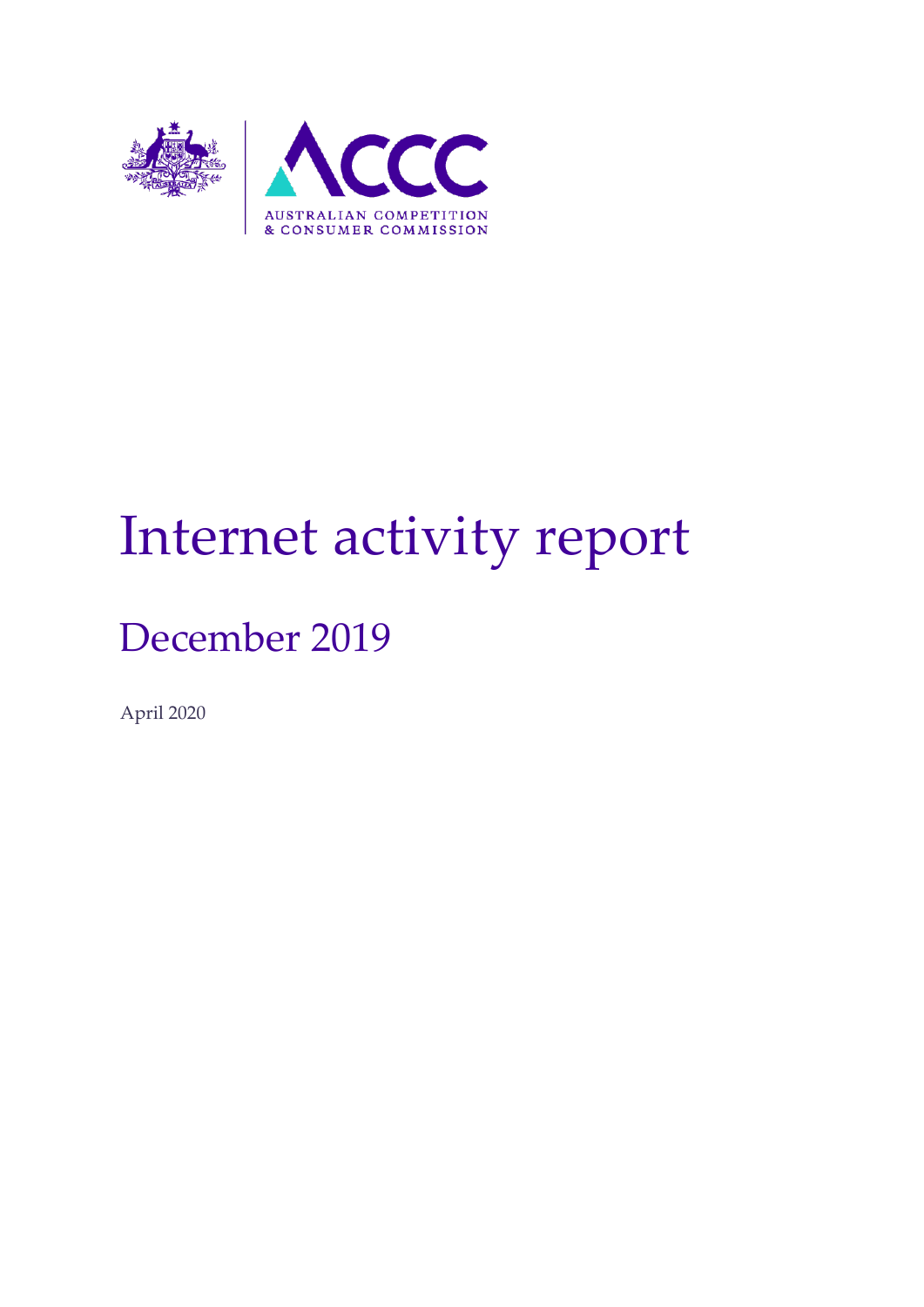### Introduction

-

The Internet Activity Report provides information on the number of services in operation (SIO) and the volume of data downloaded across retail NBN, retail non-NBN fixed and mobile services.

The 13 carriage service providers currently required to report under this RKR on a biannual basis are Aussie Broadband, Australian Private Networks, Dodo, Harbour ISP, iiNet, IPStar Australia, MyRepublic, Primus, Singtel Optus, SkyMesh, Telstra, TPG and Vodafone Hutchison Australia.

The retail NBN SIO information contained within this report is collected from the 13 carriage service providers subject to the RKR, not NBN Co directly. Therefore, it differs to wholesale SIO information released by the ACCC under its [NBN Wholesale Market Indicators Report](https://www.accc.gov.au/regulated-infrastructure/communications/national-broadband-network-nbn/nbn-wholesale-market-indicators-report/december-quarter-2019-report) and wholesale SIO information published by NBN Co.

The following should also be considered before directly comparing these information sources with this report:

- A carriage service provider can purchase NBN services from another carriage service provider, which could mean that the purchaser's retail SIO may exceed its wholesale SIO information.
- Conversely, a carriage service provider can also resell NBN services to another carriage service provider, which may mean the reseller's wholesale SIO information exceeds its retail SIO information.
- The Internet Activity Report collects retail SIO information and usually reflects individual Access Seeker/carriage service provider information. Under the ACCC's NBN Wholesale Market Indicators Report, SIO information is often set out by NBN Access Seeker Groups<sup>1</sup>, which may include information from individual Access Seekers not subject to the RKR.
- A service provider may also purchase a wholesale NBN service with a certain wholesale speed tier from NBN Co but may, through shaping, sell this service to retail end users at a lower speed tier.

Note that this December 2019 report covers data collected in the period October― December 2019 inclusive. The effects of the COVID-19 pandemic and associated data usage changes are not reflected in this report.

<sup>1</sup> 'NBN Access Seeker Group' means two or more Access Seekers which are acquiring Network Access Services and that are related to each other at the end of the relevant calendar quarter.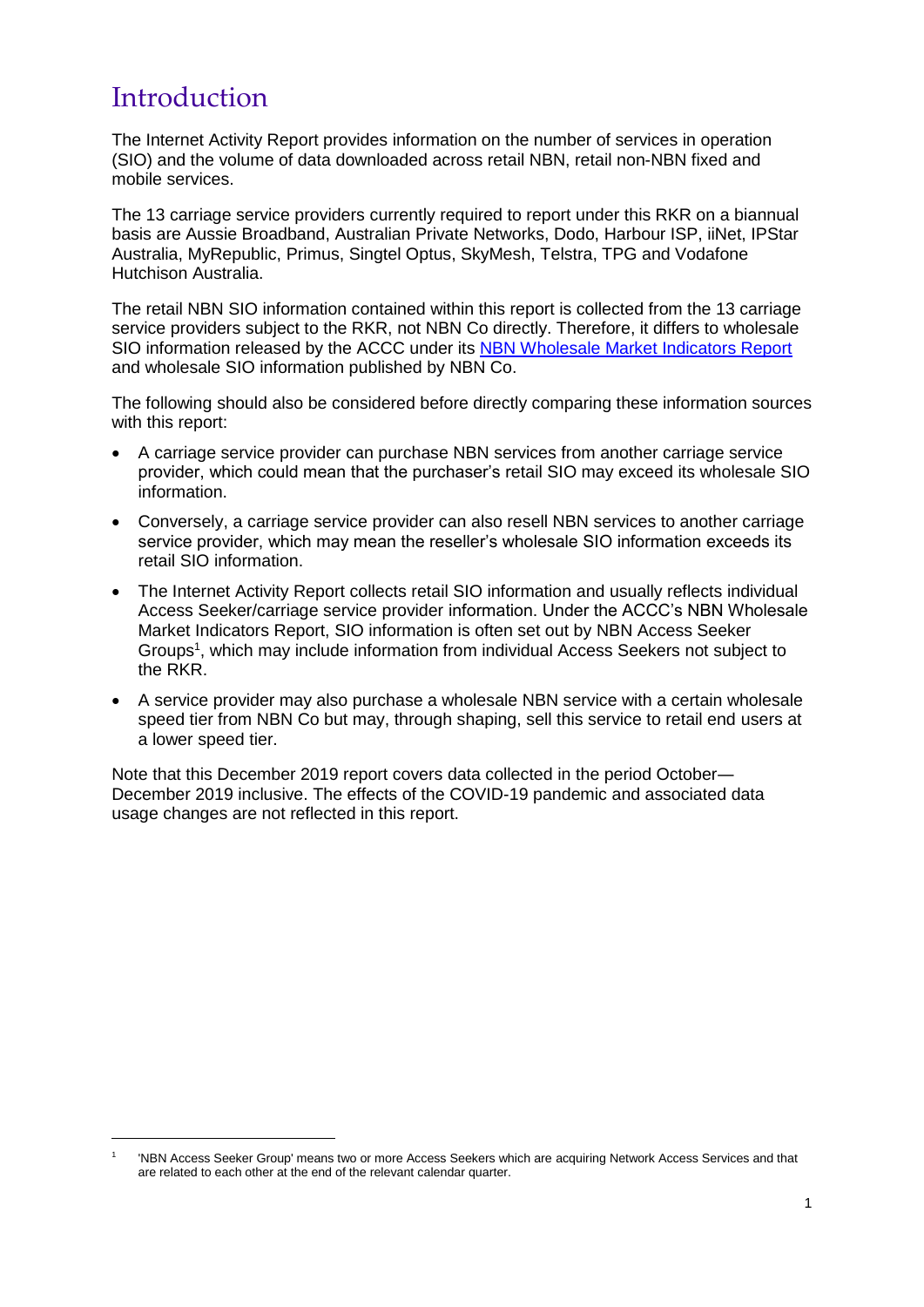## Key statistics

#### Total volume of data downloaded increased by 23 per cent

The total volume of data downloaded for retail NBN and retail non-NBN fixed and mobile services (post-paid mobile, prepaid mobile and mobile broadband) in the three months ended 31 December 2019 was 6.9 million Terabytes (TB) (figure 1). This reflects a 23 per cent increase from the June 2019 reporting period (6 million TB).

Across the three service types (retail NBN, retail non-NBN fixed and mobile), retail NBN services showed the greatest increase in data downloaded, up 37 per cent from the June 2019 reporting period. Mobiles services experienced a modest increase of 10 per cent over the same period, while data downloaded on retail non-NBN fixed services declined by 24 per cent. This retail non-NBN fixed figure is expected to decrease further as the NBN build phase approaches its conclusion and end users migrate off legacy networks such as DSL and cable.

Despite the increase in data downloaded through mobile services, fixed line services, particularly those over the NBN, dominated the total volume of data downloaded. For the three months ended 31 December 2019, retail NBN services contributed to 69 per cent of total volume of data downloaded up from 58 per cent in the June 2019 reporting period (figure 2).

#### **Figure 1: Total volume of data downloaded for retail NBN, retail non-NBN fixed and mobile services**

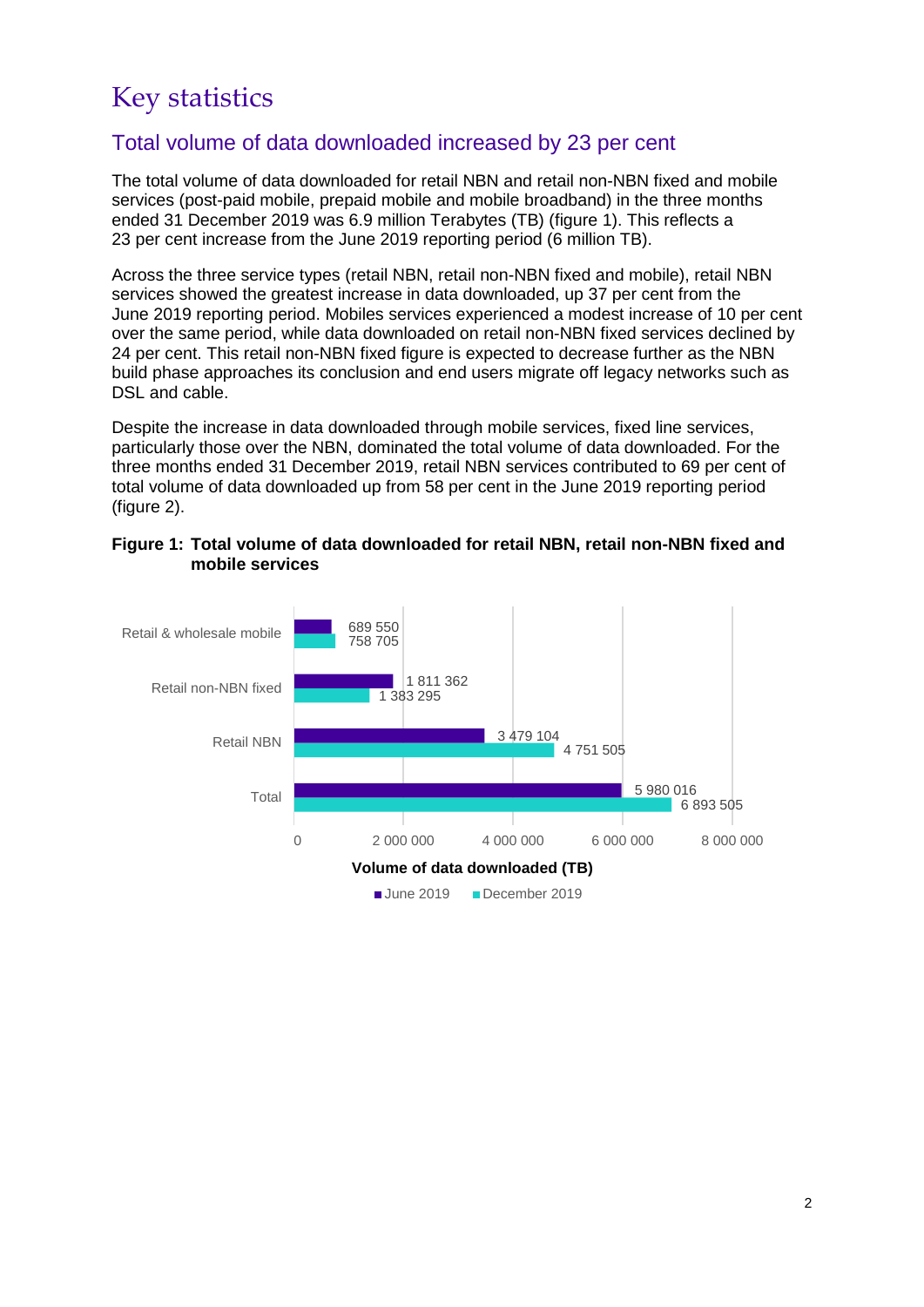#### **Figure 2: Proportion of total volume of data downloaded for retail NBN, retail non-NBN fixed and mobile services**



#### 3 out of 4 retail NBN services had no data limit

As at 31 December 2019, 76 per cent of retail NBN SIO had no data limit, this is an increase from 72 per cent of services in June 2019. Conversely, 70 per cent of retail non-NBN fixed services had no data limit, a figure unchanged from June 2019 (figure 3).





#### 14 per cent of retail mobile services had no excess data charges

The number of retail no data limit mobile services (i.e. plans with no excess data charges that are instead shaped) experienced significant growth between June 2019 and December 2019. As at 31 December 2019, 14 per cent of all retail mobile services (prepaid, post-paid and mobile broadband) had no data limit, up from 4 per cent in June 2019 (figure 4). Retail mobile services information under the RKR is collected from Optus, Telstra and Vodafone.

This increase in retail no data limit mobile services reflects the growing impact of decisions made by [Telstra](https://exchange.telstra.com.au/goodbye-excess-data-charges/) and [Vodafone](https://www.vodafone.com.au/media/vodafone-launches-unlimited-mobile-data-plans) to move away from excess data charges for their mobile subscribers who exceed their data limit. Instead they offer a particular data allowance at full speed capability before shaping or throttling this speed (usually down to 1.5 Mbps), until the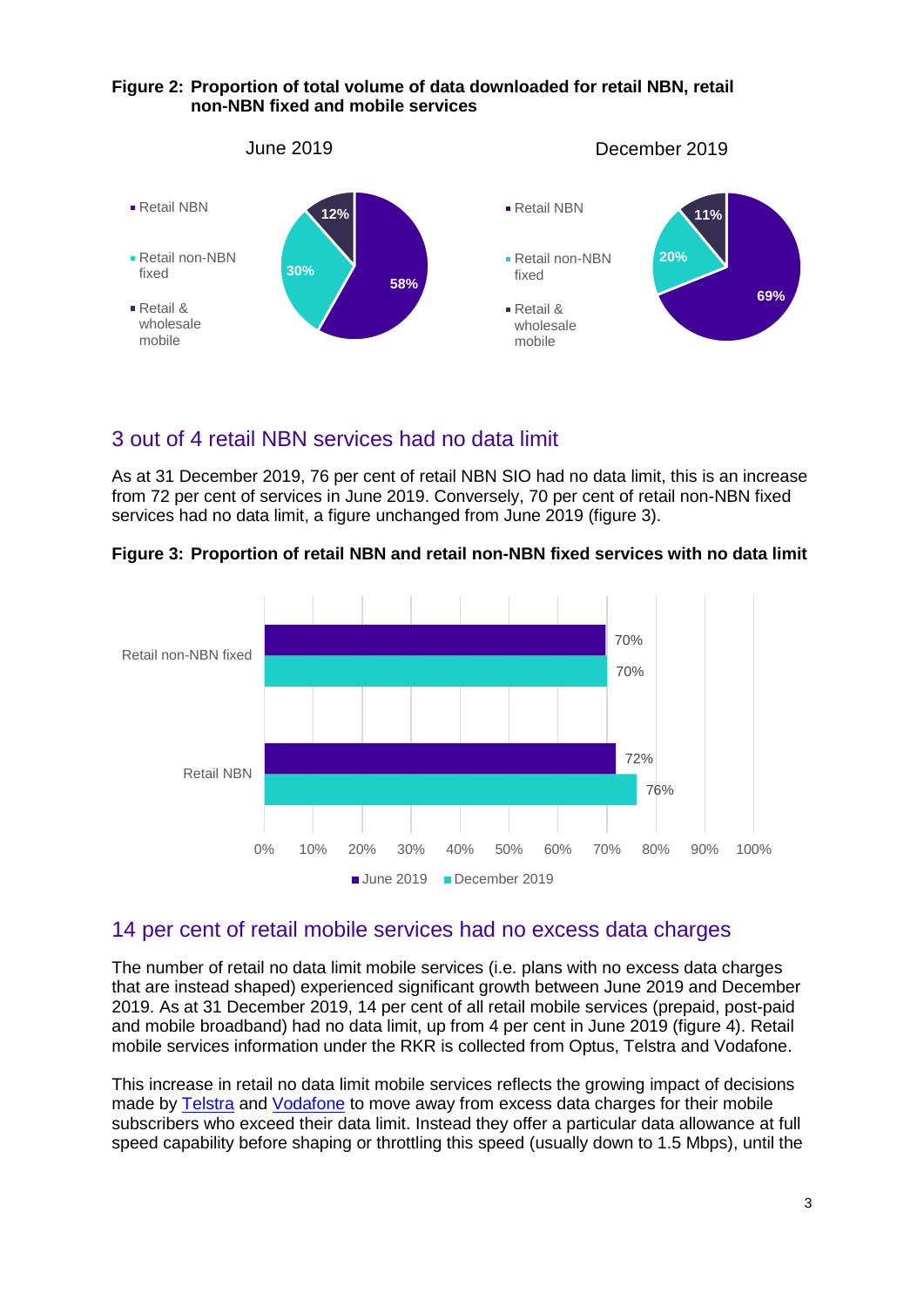next billing period. This change is intended to provide mobile subscribers with greater certainty on their mobile bill cost.



**Figure 4: Proportion of retail mobile services with no data limit** 

#### Monthly average data downloaded increased across all NBN speed tiers

The average volume of data downloaded for retail NBN services in the three months ended 31 December 2019 was 277 Gigabytes (GB) per SIO, per month, a 17 per cent increase from the June 2019 reporting period (236 GB). Retail end users with wholesale speeds of 100 Mbps downloaded the most data, 483 GB (up 21 per cent from June 2019) (figure 5).

Retail end users with wholesale speeds of 25 Mbps downloaded, on average, the least amount of data per month (126 GB, up 9 per cent from June 2019). This trend in data usage is in part reflective of the 'Focus on 50' campaign where price discounting resulted in many high end data users, previously on 25 Mbps and 12 Mbps plans, moving up to 50 Mbps plans.



**Figure 5: Average volume of data downloaded by retail NBN wholesale speed tier**

June 2019 December 2019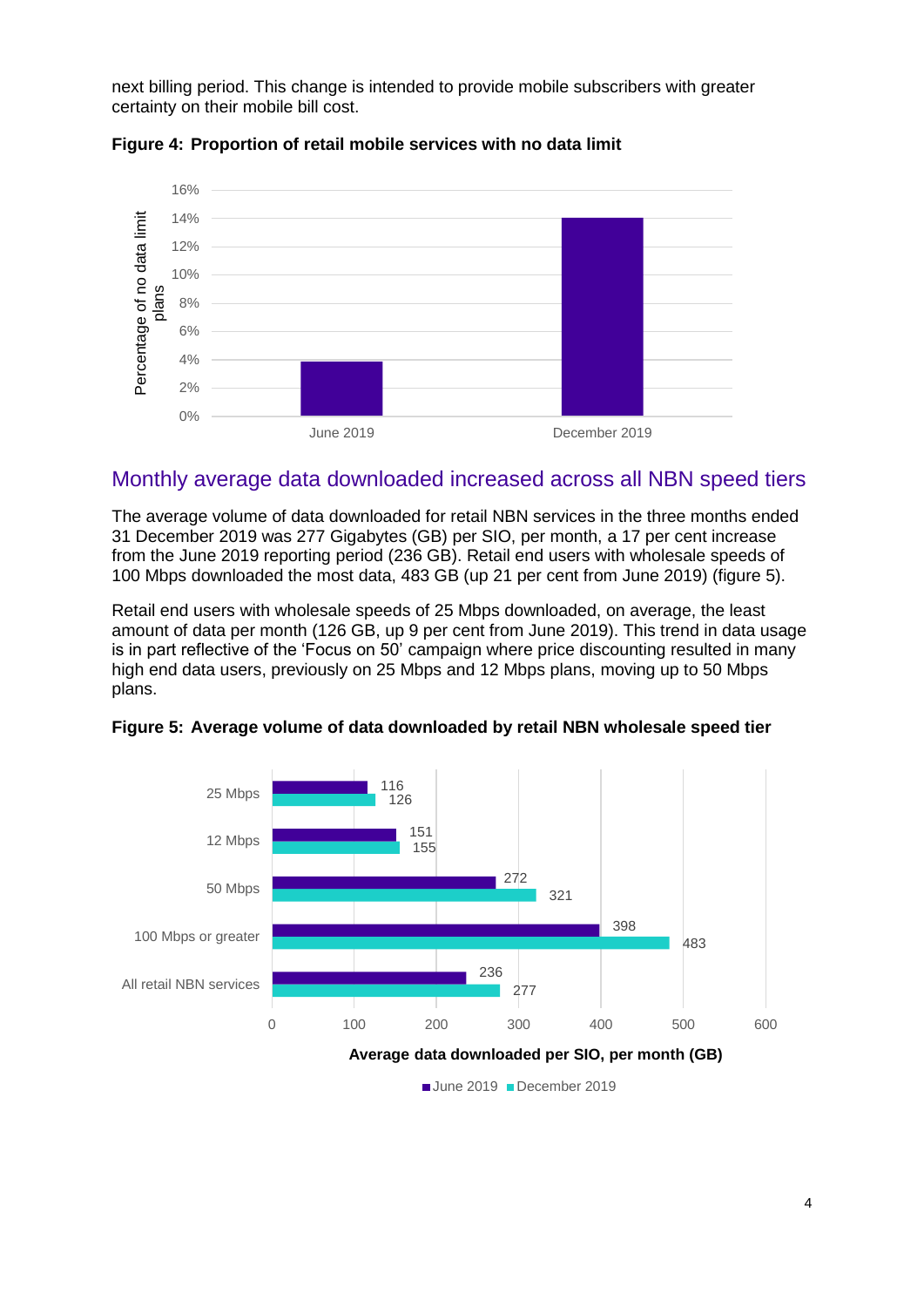#### End users with retail non-NBN fixed services on average downloaded 224 GB per month

The average volume of data downloaded for retail non-NBN fixed services in the three months ended 31 December 2019 was 224 GB per SIO, per month, below the average for retail NBN services (277 GB) but up 5 per cent from June 2019 reporting period (214 GB). Retail end users with non-NBN fibre services downloaded the most data (328 GB), while retail end users with non-NBN fixed wireless services downloaded, on average, the least amount of data per month (66 GB) (figure 6).





#### Monthly average data downloaded across all mobile services increased to 7.7 GB

The average volume of data downloaded for all mobiles services (wholesale and retail for post-paid mobile, prepaid mobile and mobile broadband) in the three months ended 31 December 2019 was 7.7 GB per SIO, per month, up from 7.1 GB in the June 2019 reporting period, an 8 per cent increase over the period. Mobile broadband services had the highest average download volume at 10.3 GB, while pre-paid mobile services had the lowest (4.5 GB) (figure 7).

Despite having the lowest average data volume, pre-paid mobile services showed the largest percentage increase between the June 2019 and December 2019 reporting periods, up 13 per cent.